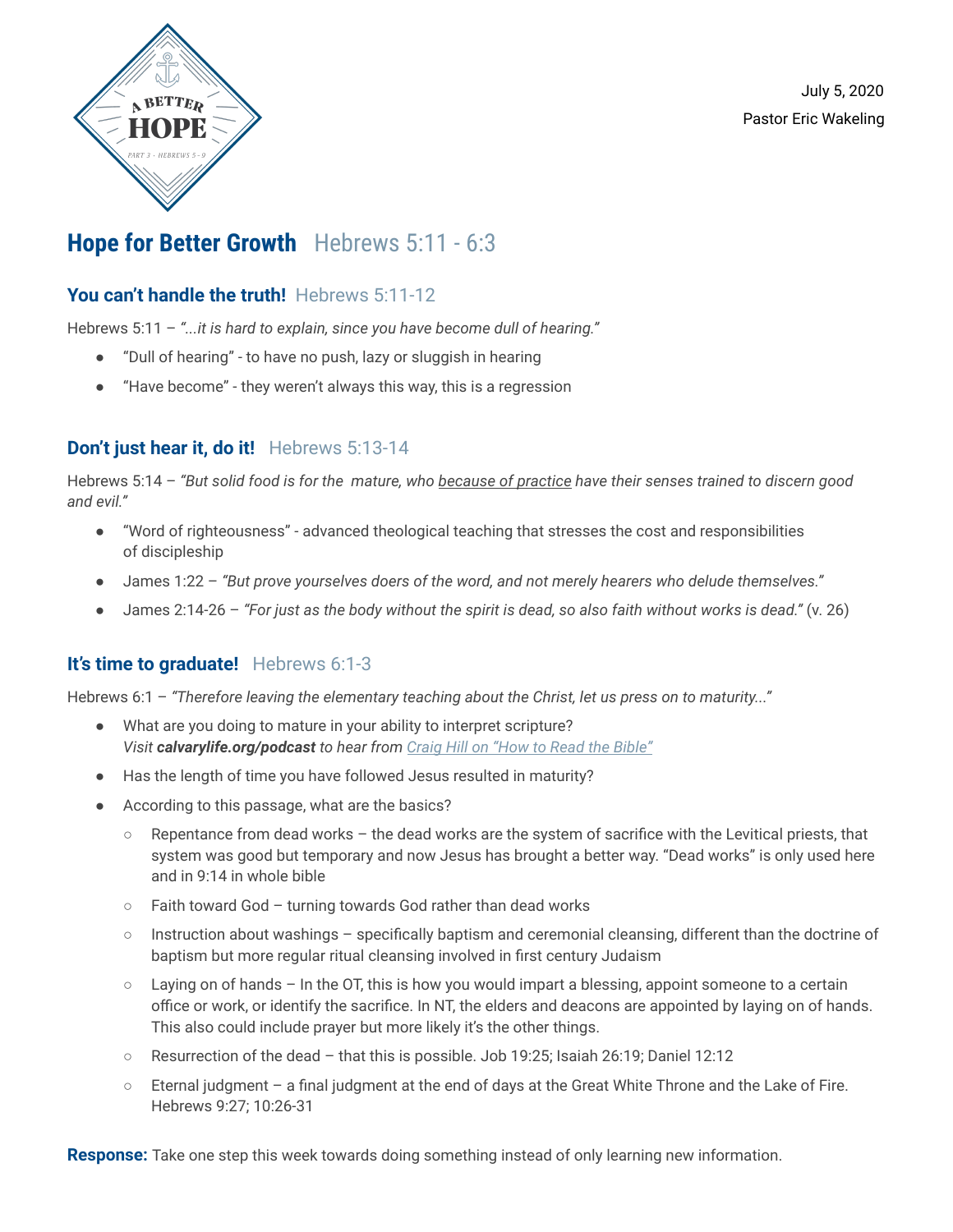

#### **Preparation**  $\blacksquare$

If possible, find a quiet and comfortable place. Rid yourself of distractions such as your phone, television, school work, interruptions from others, etc. Open yourself to God and intend to learn from Him. *"Lord, here I am, I present myself to You. Open my heart to the truth of what is going on in my life."*

# **2 Read the Text:** Hebrews 5:11-6:3

Read the text a few times until you have a clear understanding of what the passage is saying.

#### $\left( 3\right)$ **Contemplate + Journal**

Spend time thinking about and journaling your thoughts to the following questions. If you meet with a LifeGroup, you can also share your responses with them and have a great discussion.

- What is a word or phrase the Lord impressed on you in this time? Meditate on that.
- How vital is our growth as followers of Jesus? Take some time and reflect on how you have grown in your walk with Jesus. Thank the Lord for His work in your life.
- The spiritual life is not about us becoming virtuous, but allowing the fruit of the Spirit, His virtue, to be formed in us. Open to the Lord and ask Him to show you areas of your life that you need to grow in and that His Spirit needs to transform.
- How and what do you feel? Is there a specific situation in your life that relates to this passage today? Pray through this for a moment.

# **Praise + Worship**

Worship is an act or mindset shift that realigns us to the reality of who God is. Find this song on Spotify, YouTube, AppleMusic, etc. and the lyrics if you would like to read or sing along. Make this song your prayer and declaration of praise and worship as you hear truths being sung over you. Allow the Lord to minister to your heart in this time. **Song Recommendation: "[Something](https://www.youtube.com/watch?v=cjM7HTcG2RA) New" by For All Seasons**

#### **Closing Prayer** 6

Spend some time in prayer. Whether it is simply sitting in God's loving presence, expressing thankfulness and gratitude, and/or offering up supplication, pray what is on your heart in this time.

 $\left( 6\right)$ Blessing "May you be filled with gratitude for the ways the Lord has grown you and worked in your life. May you not copy the behavior and customs of this world, but let God transform you into a new person by changing the way you think. Then you will learn to know God's will for you, which is good and pleasing and perfect." Romans 12:2